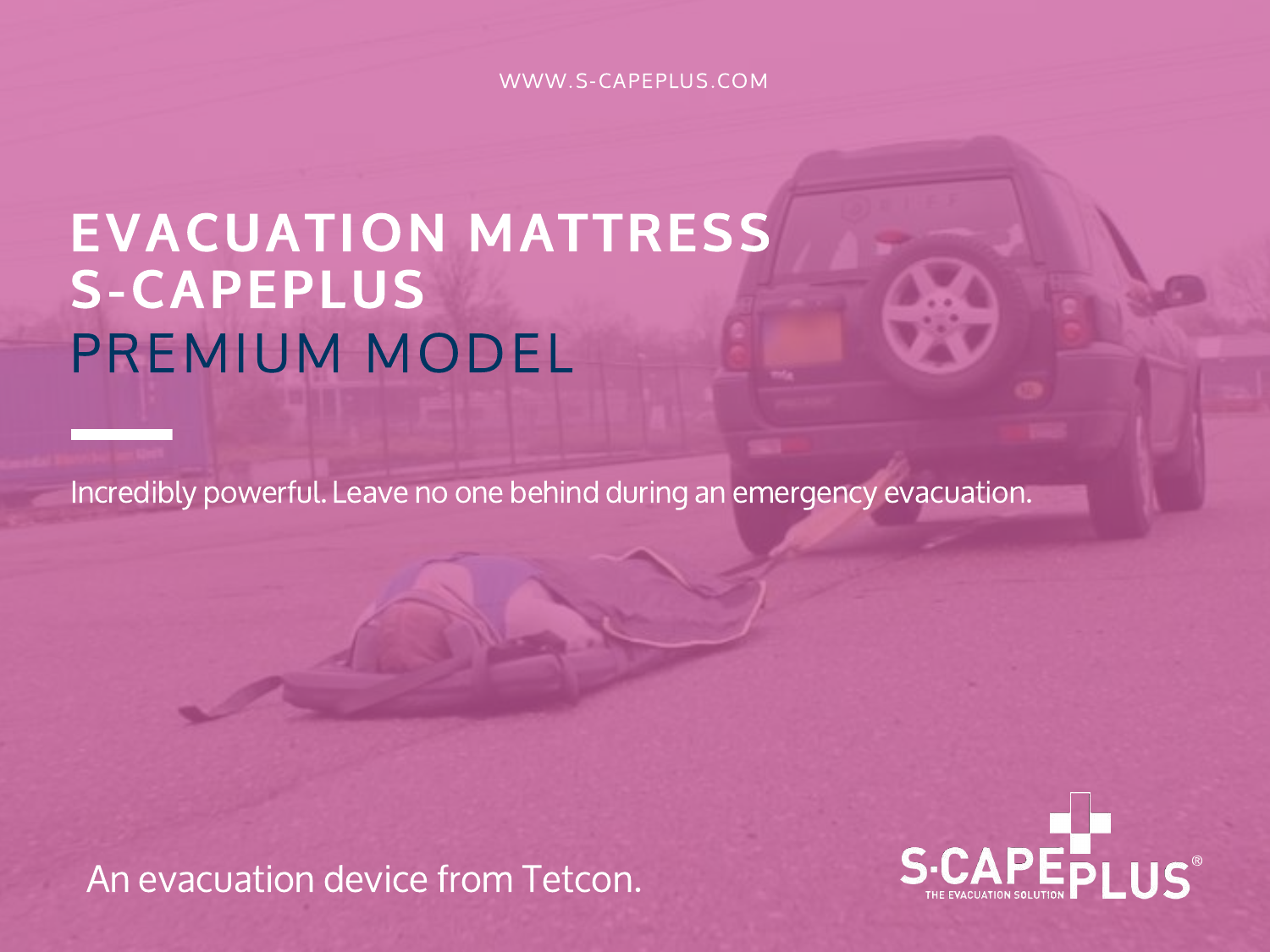## **CAN YOU EVACUATE THE VULNERABLE?**

It's almost impossible to predict when an emergency evacuation will occur, but having access to the correct equipment during the event is absolutely vital. These kind of disasters can occur anywhere, at anytime. Therefore, it is crucial that you can provide the right assistance to the mobility-impaired when they need to descent downstairs during an evacuation. Is your organisation fully prepared for this kind of emergencies?

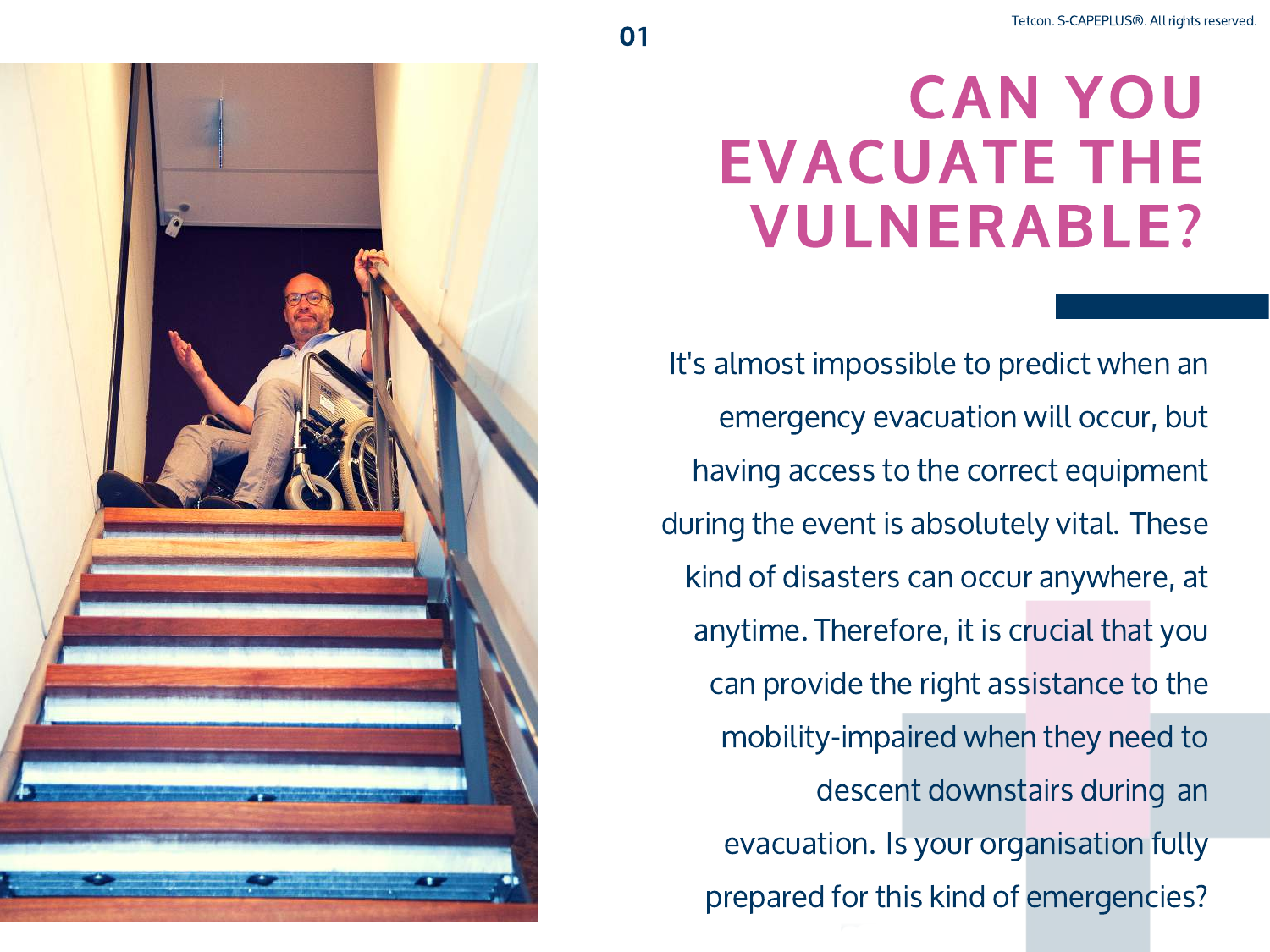

## **A BIG STEP FOR S-CAPEPLUS**

Introducing S-CAPEPLUS Premium. We made premium adjustments resulting into an extremely powerful evacuation mattress that can save the lives of vulnerable people during an emergency evacuation inside your organisation.



No maintenance contract



No sky-high purchase prices



No extensive training is needed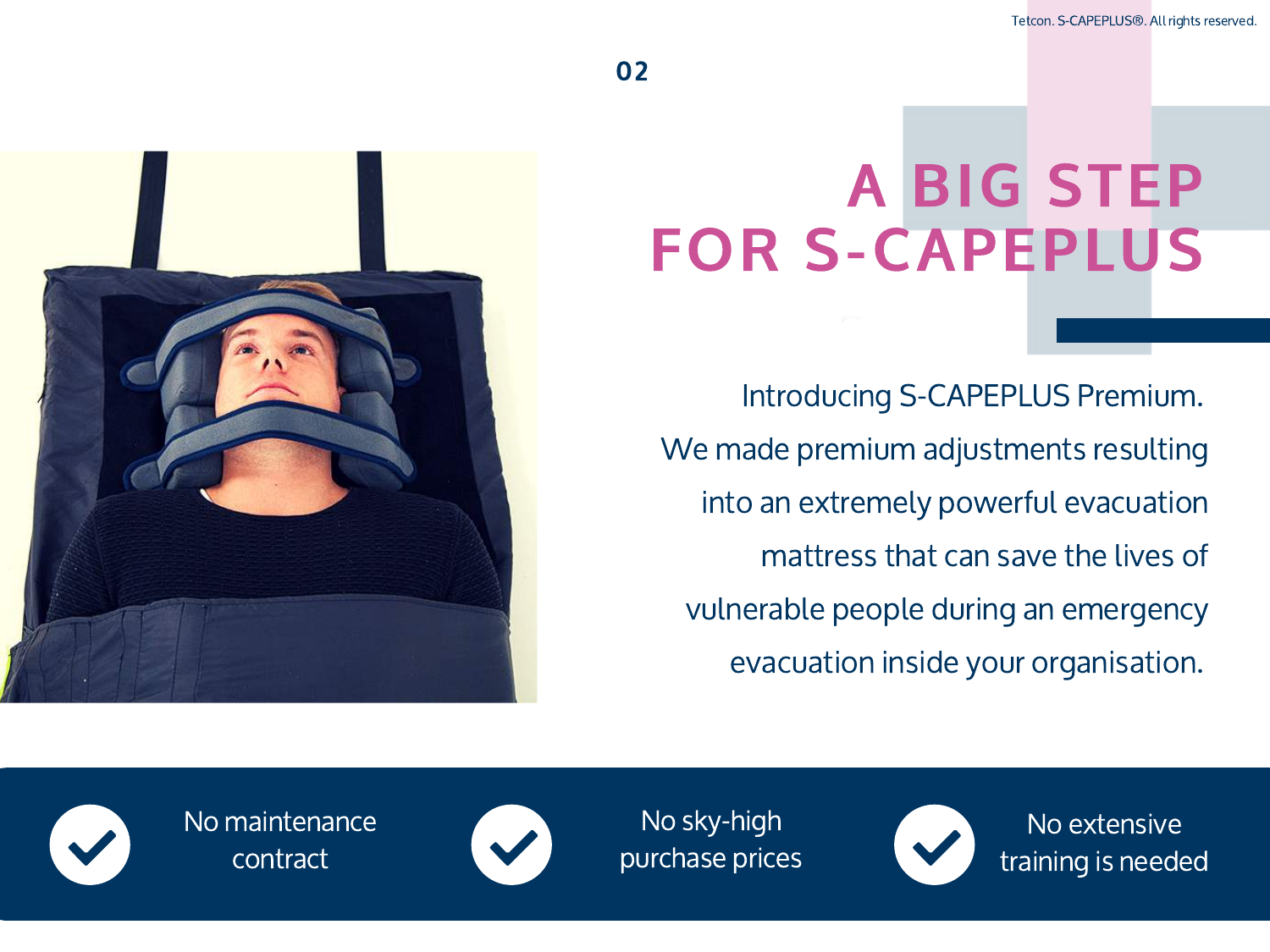03



#### Head blocks

You can fixate a victim's head with these head blocks. It can be easily adjusted by using the hook and loop fasteners.



#### Extra 'bridges'

By adding extra 'bridges' in the pulling straps, it's easier to manoeuvre in tight spaces.

#### Card board

This plastic card board divides the weight of the victim during a vertical evacuation.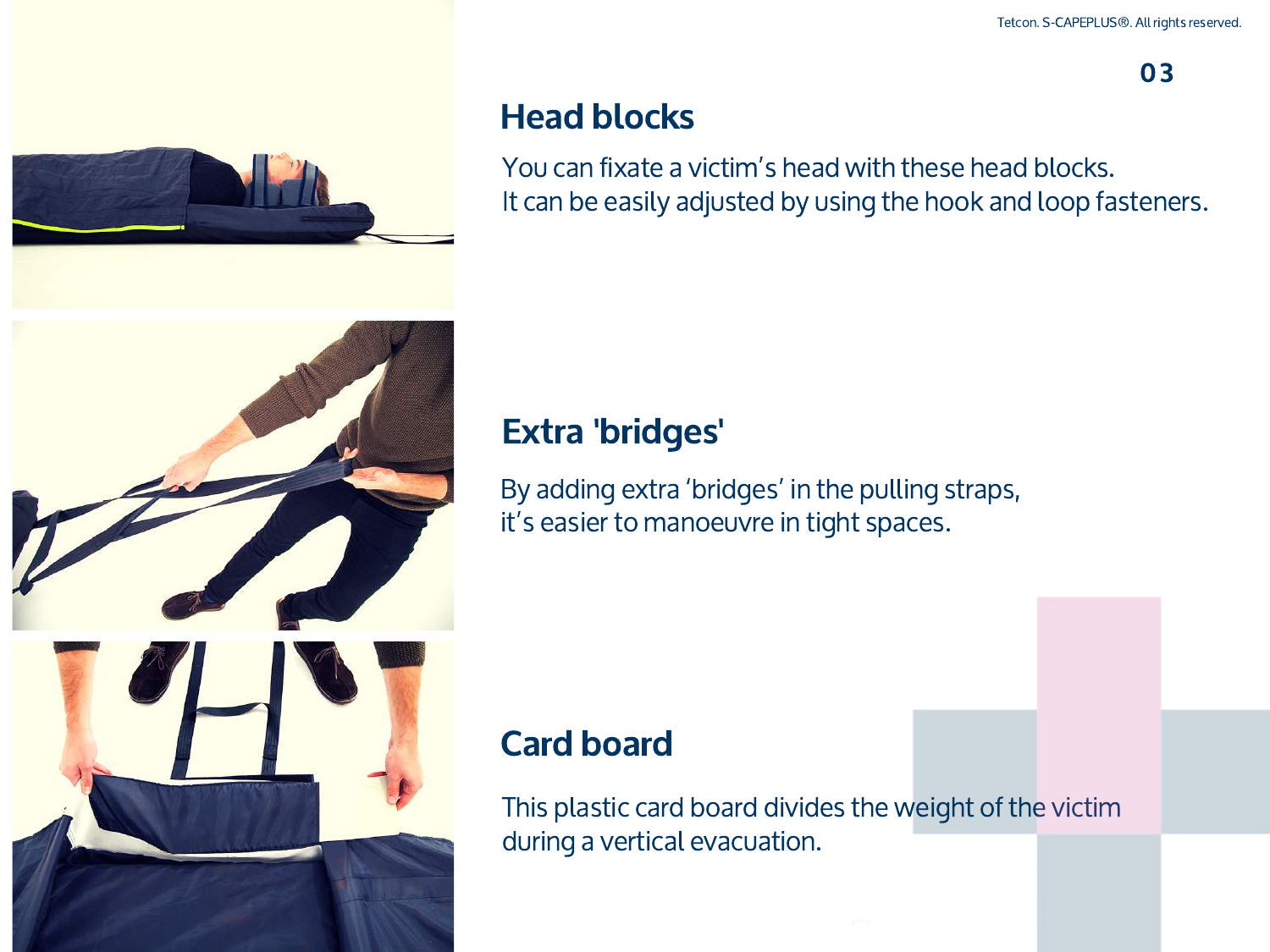### **MADE WITH THE WORLD'S STRONGEST FIBER: DYNEEMA®**

The strength of Dyneema® is insane. It's 15 times stronger than steel. By adding this powerful component to this premium evacuation mattress, it can be used for more purposes and different types of terrain.

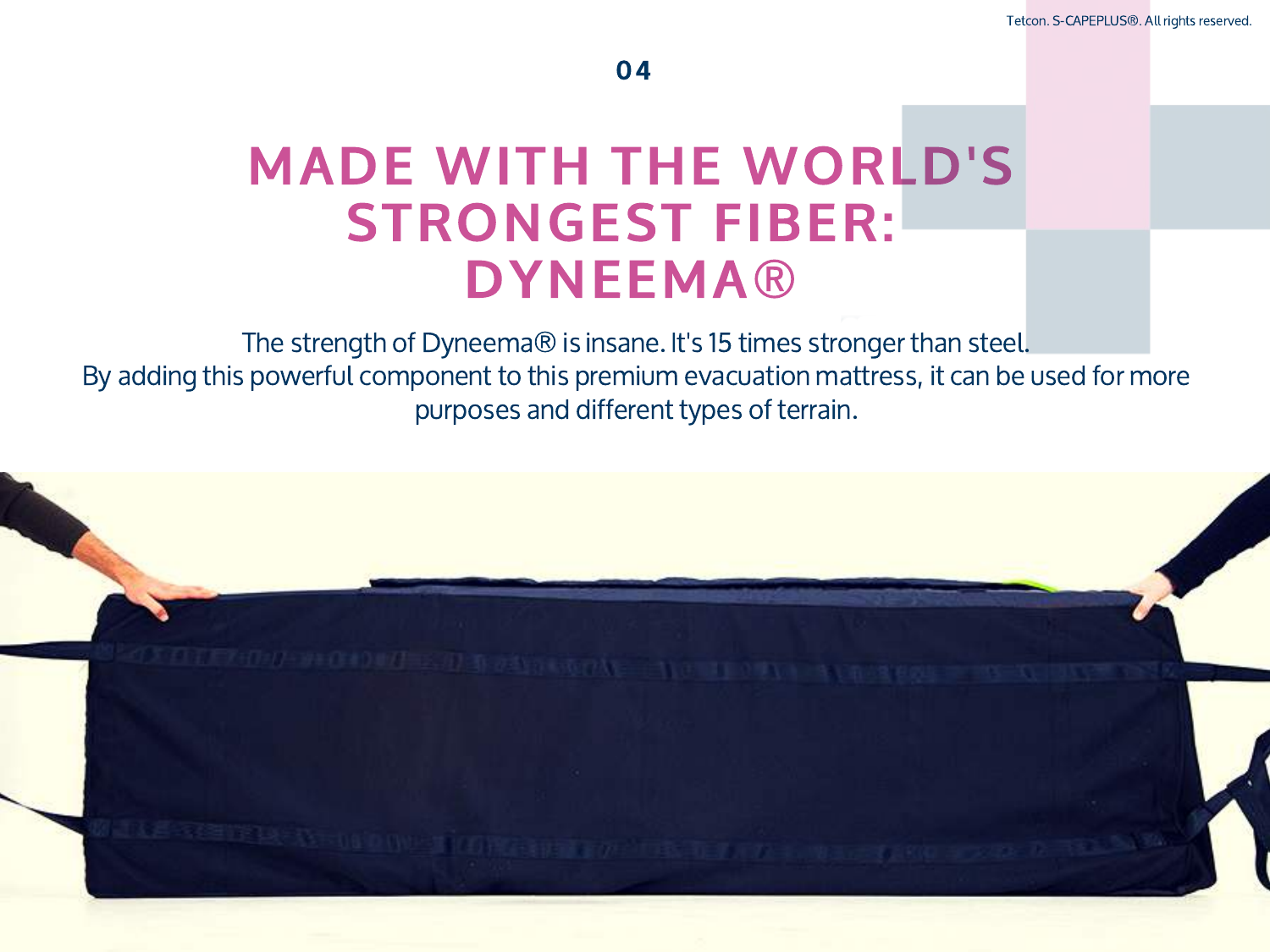# WHERE CAN YOU **USE THE DEVICE?**

There are lots of applications for this Premium evacuation mattress. The simplicity of this device allows almost anyone to rescue an immobile individual without the need of many hours of training. From the young to the old.







Perforated staircases

The industry **Rough terrains**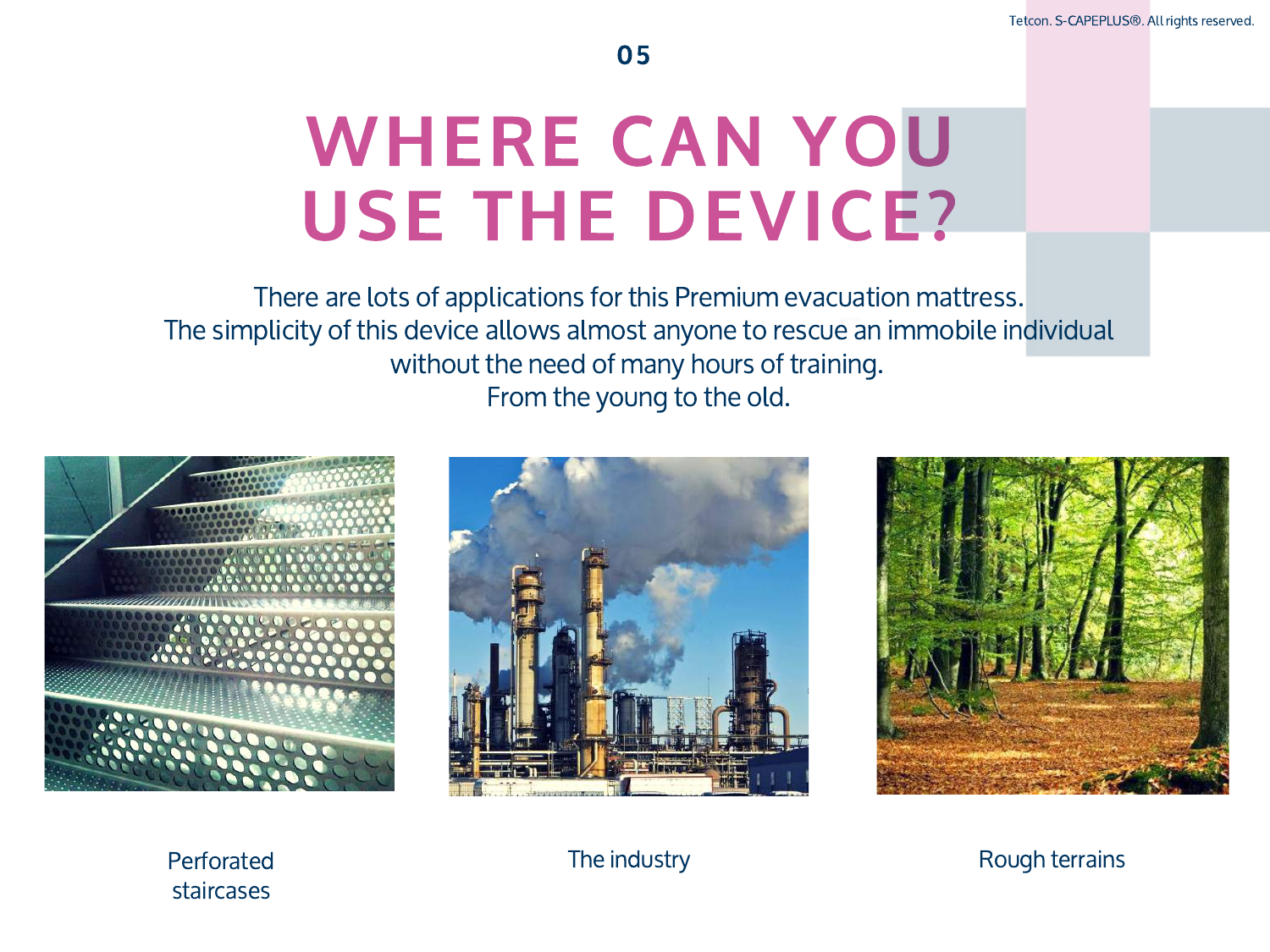Tetcon. S-CAPEPLUS®. All rights reserved.

# 1000+

More than 1000+ organisations are now prepared for emergency evacuations by installing the evacuation mattress. Evacuate like the best!

# WHO'S USING IT?











**CROWNE PLAZA** 

HOTELS & RESORTS

Legel<br>des<br>Heil:



O DSM

**Les financial solutions**<br>**Les partner** 

Universitair Ziekenhuis Gent



 $\overrightarrow{P}$  AZ Nikolaas<br>
Multidisciplinair Pijncentrum



WAGENINGEN

UNIVERSITY & RESEARCH



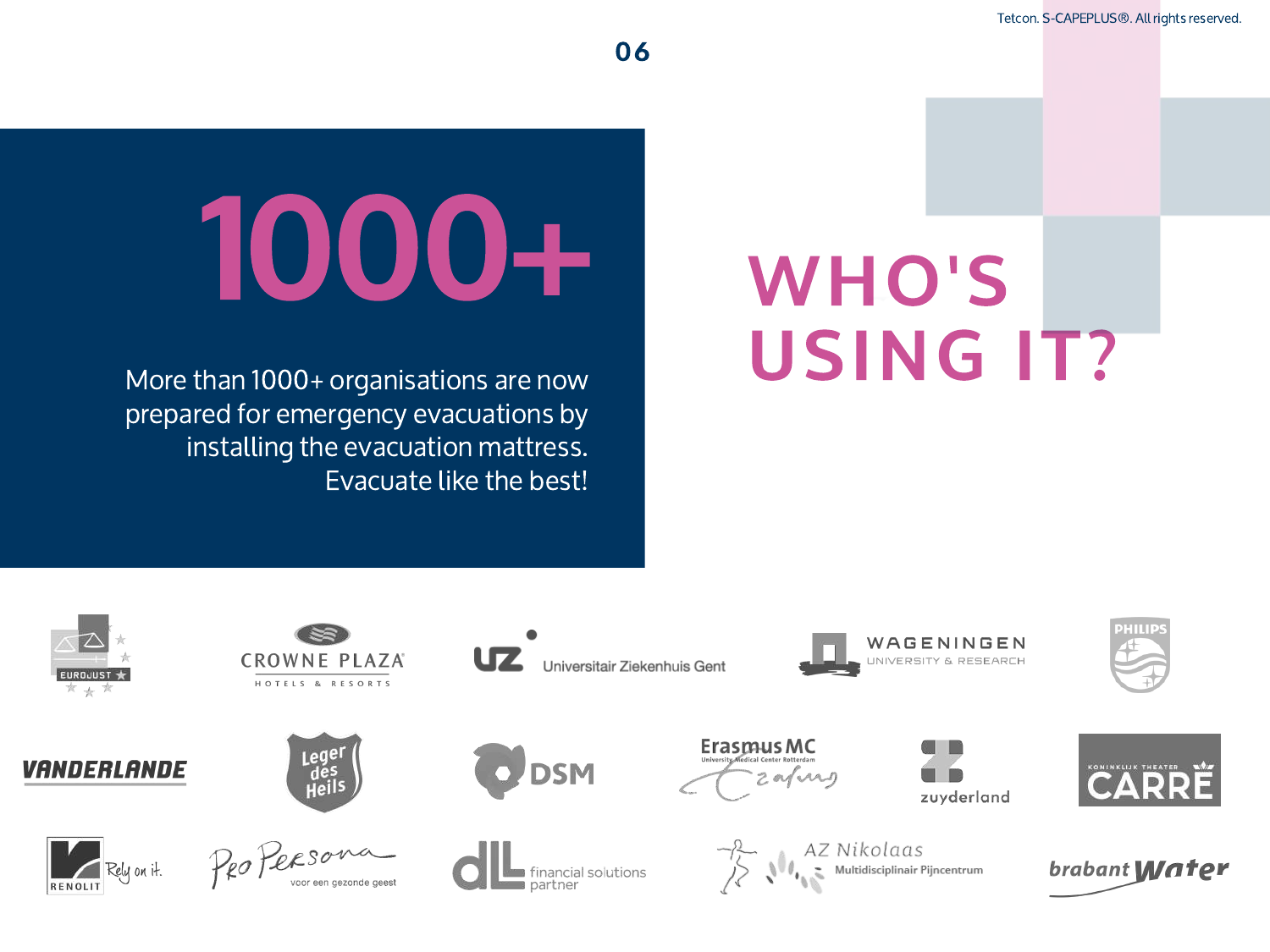## **THE DETAILS**

| Size in carrying bag $(L \times B \times H)$ : | 60 x 35 x 60 CM                                                                                                                                        |
|------------------------------------------------|--------------------------------------------------------------------------------------------------------------------------------------------------------|
| Size 'Wall Cover' (L x B x H):                 | 100 x 60 x 17 CM                                                                                                                                       |
| Size mattress (L x B x H):                     | 210 x 60 X 7 CM                                                                                                                                        |
| Foam type:                                     | SG30 foam - covered by water-resistant PU                                                                                                              |
| Weight:                                        | 6,5 KG                                                                                                                                                 |
| Materiaal top side and flaps:                  | Trevira CS polyester - fire retardant                                                                                                                  |
| Material bottom side:                          | Dyneema® - the world's strongest fibre                                                                                                                 |
| Material black head section:                   | 80% polyamide / 20% polyester                                                                                                                          |
| Material 'head blocks':                        | Nylex (100% Nylon)                                                                                                                                     |
| Safe weight limit:                             | <b>200 KG</b>                                                                                                                                          |
| Material Wall Cover:                           | Polyester with PVC                                                                                                                                     |
| Weight Wall Cover:                             | 630 GR                                                                                                                                                 |
| Laundry instructions 'outside<br>cover':       | Washing temperature max. 60°C, do not iron, do not<br>bleach, no chemical cleaning. Do not use washing<br>powder with fabric softener                  |
| Laundry instructions head blocks:              | Remove head blocks from S-CAPEPLUS Premium and<br>wash separately. Washing temperature max. 30°C, do<br>not iron, do not bleach, no chemical cleaning. |
| Certificate:                                   | CE                                                                                                                                                     |
| Garantuee:                                     | S-CAPEPLUS Premium has 1-year warranty for material<br>and manufacture faults, which is valid from the date of                                         |

purchase.